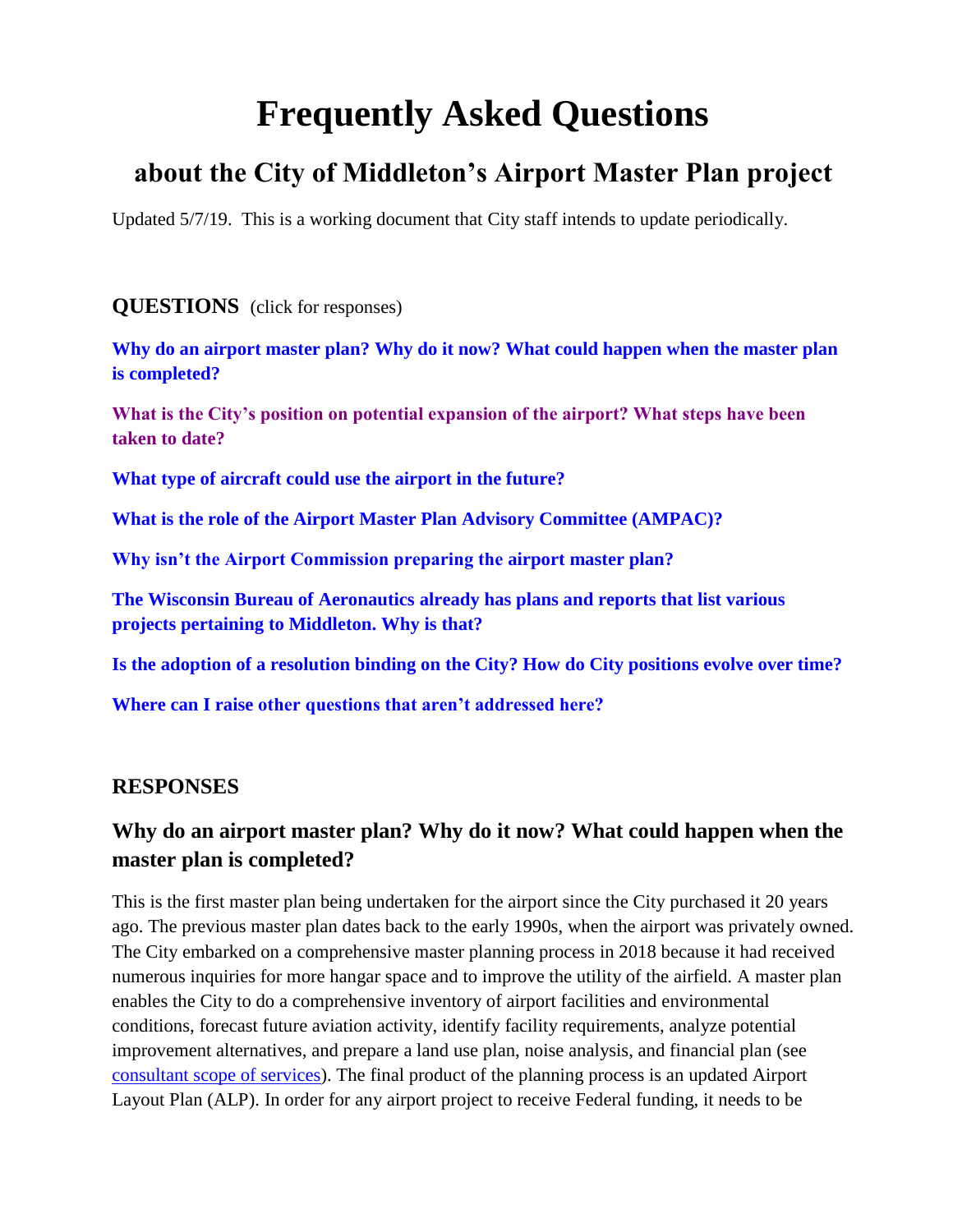shown in an FAA-approved ALP and it needs to go through the NEPA (environmental review) process. While the outcome of Middleton's master planning process could influence the Bureau of Aeronautics' multi-year capital improvement plan, one outcome could be that no Federal, State, or local funds are allocated for any airport improvements.

## **What is the City's position on potential expansion of the airport? What steps have been taken to date?**

Since the City completed a reconfiguration of the airport in 2004, there has been substantial growth both on the airfield and in the surrounding area, and the City can no longer accommodate requests for hangar space. **At this time, the City has not decided to proceed with any particular runway or land acquisition project.** It has taken the following steps since deciding to buy the airport:

- **Original Intent:** When it purchased the airport, the City adopted Resolution 1998-20 to declare its intent for the airport property, including "restricting the runway length to 4,000 feet" and not supporting the construction of a crosswind runway. (See Is this resolution [binding on the City?](#page-3-0))
- **Referendum:** On April 6, 1999, City of Middleton residents defeated a [charter ordinance](https://www.cityofmiddleton.us/DocumentCenter/View/6316/Airport-Referendum?bidId=) that would have prohibited expansion of the airport. The vote was 1,281 in favor of prohibition, with 2,326 in opposition. This outcome enabled the City to proceed with making improvements to the airport it had just purchased.
- **Petition to WisDOT:** In 2014, the City [petitioned](https://www.cityofmiddleton.us/DocumentCenter/View/6314/Res-2014-65-Petition-for-Airport-Improvement-Aid?bidId=) the Wisconsin Dept. of Transportation to position itself to be eligible for potential Federal and/or State funding assistance for various potential airport-related projects. This list included undertaking the master plan and identified potential airport improvement projects. A petition by itself does not obligate the City to pursue any of the items on the list, nor is it a commitment of funds to undertake a particular project at the airport.
- **Comprehensive Plan:** Middleton's Plan Commission is in the process of updating the city's [Comprehensive Plan.](https://www.cityofmiddleton.us/366/2015-Comprehensive-Plan-Update) While an initial draft of the Economic Development chapter included an action item to support the construction of runway expansion and improvements that can better accommodate corporate jets and small planes, Plan Commission members recommended that the action item be revised to refer to supporting the airport master plan process rather than specifically mentioning any potential airport improvements. The draft Transportation chapter advocates that the City continue to plan for and operate the municipal airport in a manner that supports regional economic development, maximizes financial self-sufficiency, and serves as an attractive gateway to the community. The City will hold at least one public hearing on the draft comprehensive plan before considering its adoption.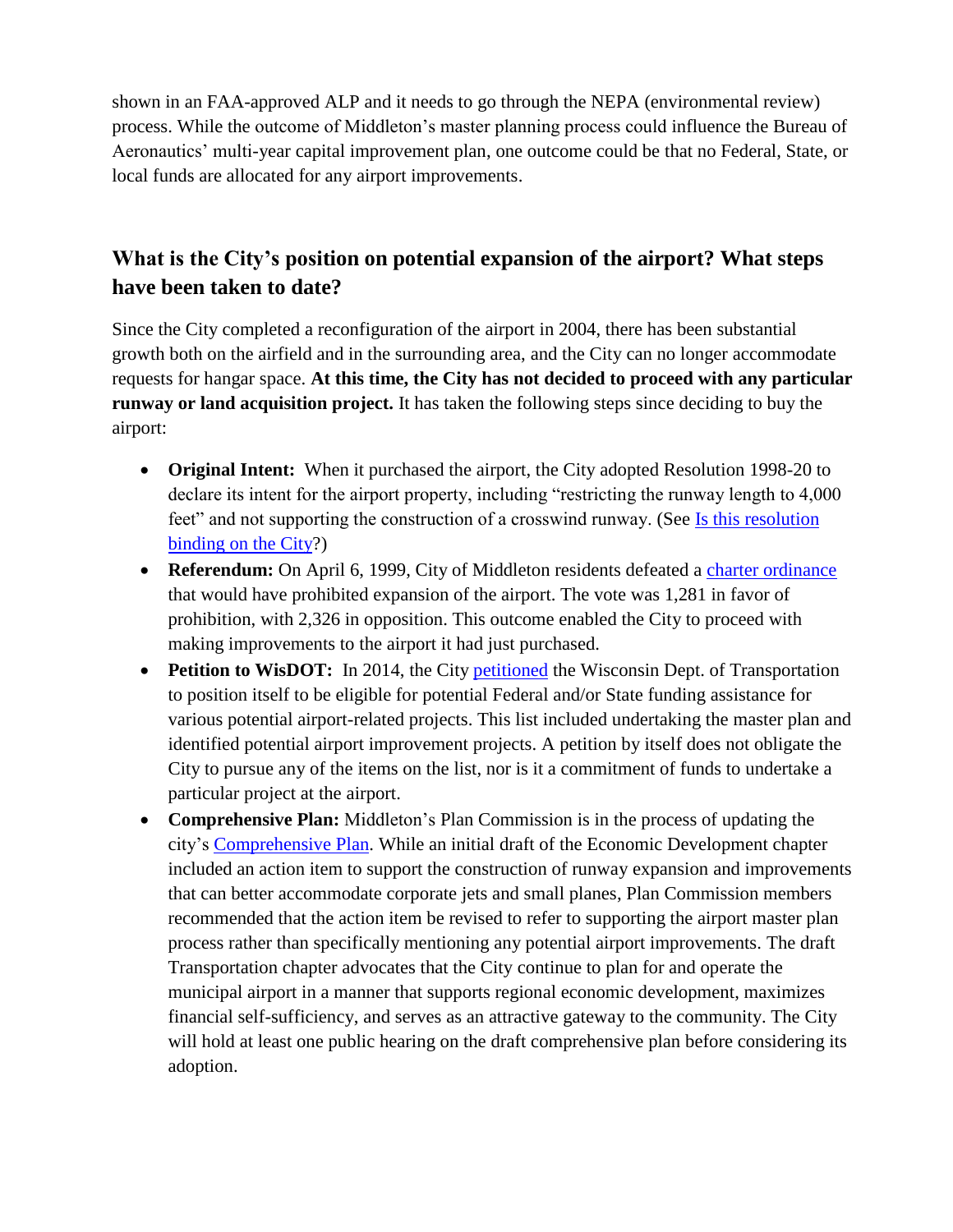#### **What type of aircraft could use the airport in the future?**

The City is not seeking to attract larger aircraft—the intent of any potential runway expansion would be to safely accommodate during inclement weather conditions the types of aircraft that use the airport today. Some aircraft do not currently use the airport when the runway is wet due to rain or snow. The master planning project anticipates that Middleton's airport will **continue to be geared to the "B-II" critical aircraft family**—planes having typical approach speeds between 91 and 121 knots, tail heights of 20-29 feet, and wingspans of 49-78 feet). This is the second lowest (out of five) aircraft approach category and second lowest (out of six) airplane design group.

| <b>Aircraft Approach Category</b><br>(AAC) |                              | <b>Airplane Design Groups</b><br>(ADG) |                    |                  |
|--------------------------------------------|------------------------------|----------------------------------------|--------------------|------------------|
| <b>AAC</b>                                 | <b>Approach Speed</b>        | <b>ADG</b>                             | <b>Tail Height</b> | <b>Wingspan</b>  |
| A                                          | < 91 knots                   |                                        | $<$ 20 feet        | $<$ 49 feet      |
| B                                          | $\geq$ 91 knots, < 121 knots | Ш                                      | $20 - 29$ feet     | $49 - 78$ feet   |
| C                                          | $>$ 121 knots, < 141 knots   | Ш                                      | $30 - 44$ feet     | $79 - 117$ feet  |
| D                                          | $>$ 141 knots, < 166 knots   | $\mathsf{IV}$                          | $45 - 59$ feet     | $118 - 170$ feet |
| E                                          | $>166$ knots                 | V                                      | $60 - 65$ feet     | $171 - 213$ feet |
|                                            |                              | VI                                     | $66 - 79$ feet     | $214 - 261$ feet |

#### <span id="page-2-0"></span>**What is the role of the Airport Master Plan Advisory Committee (AMPAC)?**

Mead & Hunt's scope of services identified the creation of an advisory committee to guide the planning process by serving as a sounding board for possible development alternatives and being a conduit for information among various interest groups. It includes members from a cross-section of the community, including neighboring communities and people with a range of perspectives and opinions about the airport. The list of committee members is on the Airport Master Plan web page. The committee is advisory to the Airport Commission and Common Council, meaning it does not have the authority to adopt any policies or plans on its own.

#### <span id="page-2-1"></span>**Why isn't the Airport Commission preparing the master plan?**

The City specifically wanted to broaden participation in the planning process by including members of the greater Middleton community who have an interest in airport planning and operations. For example, the Airport Commission recommended to the Common Council the inclusion of representatives from the Towns of Middleton and Springfield, the Friends of Pheasant Branch Conservancy, and the business community.